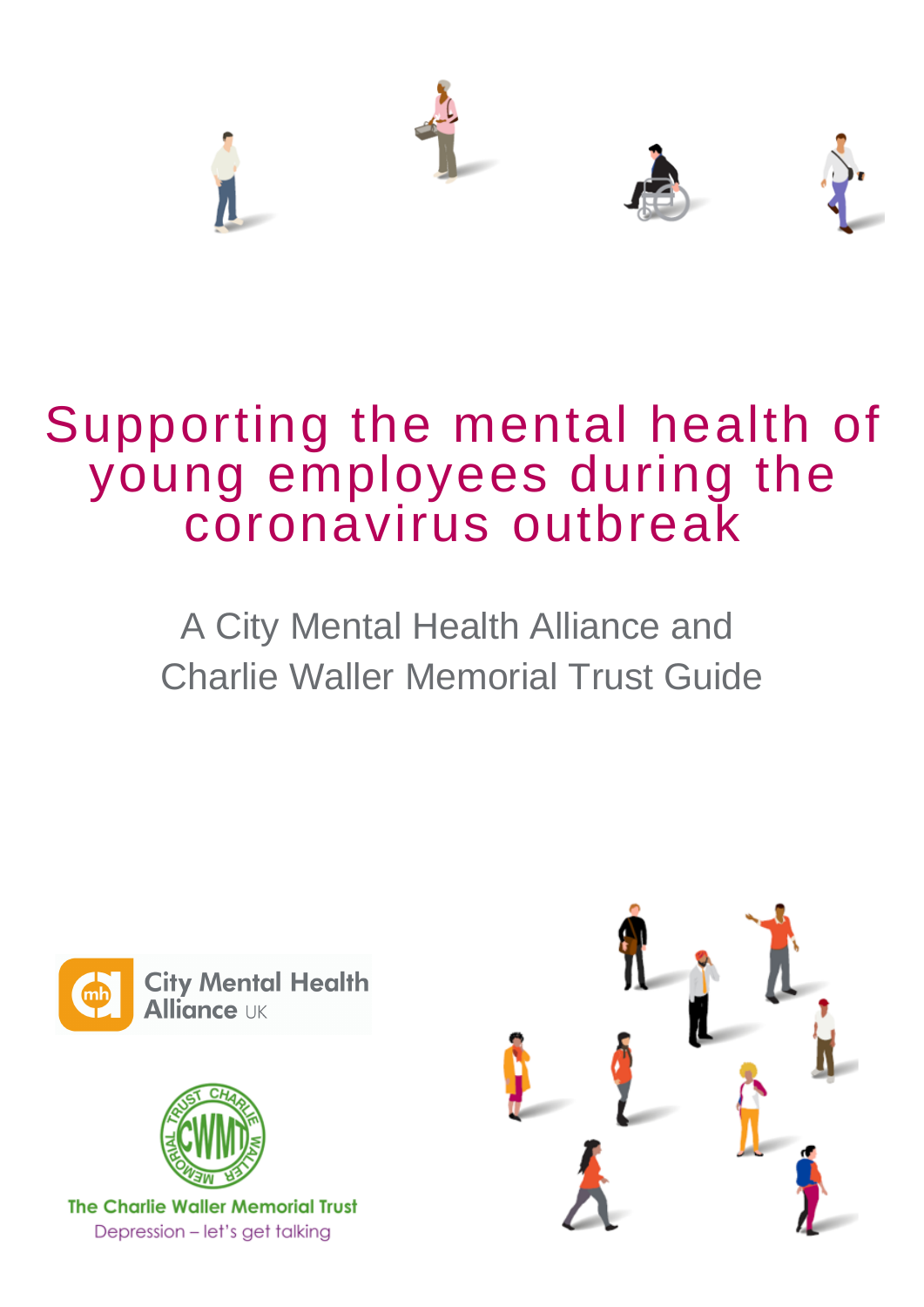# **Introduction**

It has never been more important for line managers and businesses to take steps to support the mental health of their people. While this pandemic is generating a significant amount of stress for the whole workforce, there are particular pressures facing those employees in the early years of their careers. The City Mental Health Alliance and the Charlie Waller Memorial Trust have worked together to write this guide, which is specifically designed to help line managers, HR and wellbeing teams and businesses to support younger employees.

# **The unique pressures facing people in their early careers**

## **Younger employees have a higher reported incidence of poor mental health**

People in their early careers are reported to be more likely to live with poor mental health than other cohorts in the business. A [Deloitte](https://www2.deloitte.com/uk/en/pages/press-releases/articles/poor-mental-health-costs-uk-employers-up-to-pound-45-billion-a-year.html) Report on workplace mental health pointed to a higher prevalence of mental health problems among younger people, including depression being twice as common in younger adults. The impact of the pandemic is having an impact, with 42% of [16-24s](https://www.kcl.ac.uk/news/life-under-lockdown-coronavirus-in-the-uk) already finding lockdown 'extremely difficult', while 83% of young [people](https://youngminds.org.uk/media/3708/coronavirus-report_march2020.pdf) under 25, with a history of mental ill health said their conditions have worsened since the Coronavirus crisis began. On the other hand, young people face significant mental health stigma. Just 40% of early careers job seekers in CMHA survey said they would feel comfortable discussing mental health problems with a manager.

## **This crisis is happening at a time in their life which is already unsettled**

Starting a career can bring a host of significant life changes. This includes leaving family to live independently, adjusting to the expectations of a new job and independently managing finances, all for the first time. A CMHA survey found that 62% of early careers jobseekers were worried about the negative impact a new job might have on their mental health. So, even before the pandemic, there was a risk that mental health conditions could start, old ones could be triggered or existing ones could worsen.

## **Challenges with working from home**

This cohort has the least experience of working as part of a team in a remote working setting. The loss of managerial and colleague support, as well as the routine of the working day, may be stressful. Younger people are also more likely to live in a house share where there is competition for desk space and broadband. Or they may live with, or have moved back to, the family home. Again, there may be less space, while family dynamics at times of stress can be difficult. Many will live on their own, so isolation could be a challenge. Even when lockdown is eased across the country, it is likely that remote working, at some level, will be happening for a significant period of time.

## **Stress about their job and career**

There may be anxiety that their career is ending or stalling before it has begun or concerns about how their performance will now be measured. This will be felt acutely by those who have been furloughed or are on time limited training schemes.

## **Financial concerns**

People at the start of their careers are less likely to have savings, at the same time as potentially having significant debt from college or university.







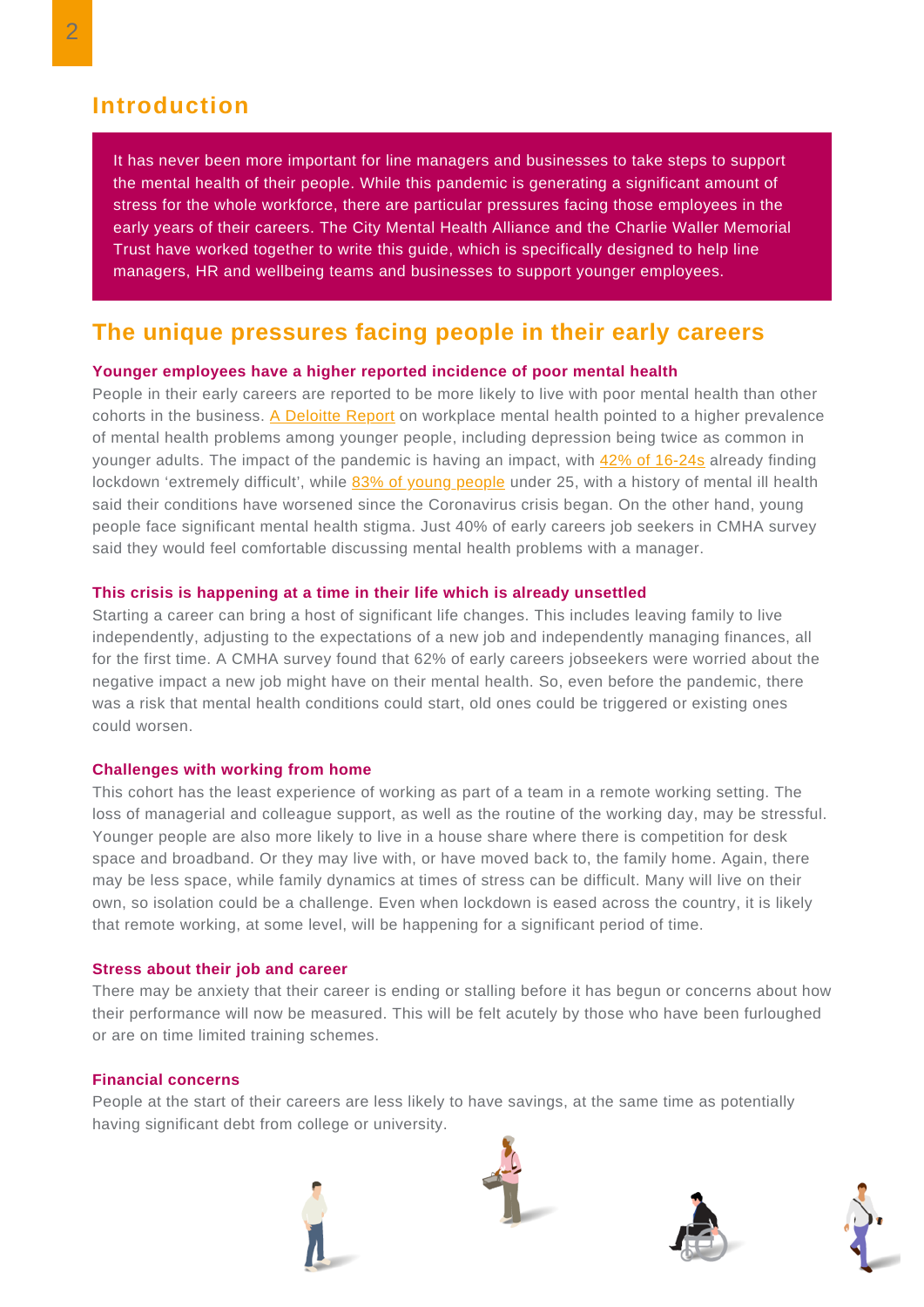# **Supporting the mental health of people in their early careers**

There are **FIVE** main things which line managers and HR teams can do.

# **1.Offer clear, regular and transparent communications**

# Advice for managers

## **Provide more opportunities for communication**

- **Schedule frequent one-to-ones** take time to check in regularly with any direct reports about how they are doing so you can pick up on any changes in their environment and wellbeing. For example, Allen & Overy has recommended that managers have contact, via phone or video, every 48 hours with a team member to have a personal check in. Ask questions to better understand their individual circumstances, for example, working environment and any additional responsibilities they might have taken on (e.g. caring for someone who has become unwell).
- **Increase work check ins** younger employees are more likely to miss being around more experienced colleagues for advice and to pick up opportunities for work. Allow for more opportunities to discuss projects, issues, concerns, teamwork. Always take this as another opportunity to ask how they are coping and feeling.
- **Increase team meetings** Stay connected via regular team meetings to support team collaboration and communication. Be creative about keeping in touch with each other informally or socially using multiple mediums.

For one-to-ones, allow the person to choose the medium they are most comfortable with - video conferencing or phone call. Across all of these communications, take care to actively listen. For guidance on active listening, click here for the **[CIPID](https://www.cipd.co.uk/Images/effective-listening-skills-in-mentoring_tcm18-16957.pdf) guide** on effective listening skills.

**Give access to peer support** – consider ways to help peers to talk to each other. For example, a buddy system or an informal peer support network. Get to know what might already be available within your organization, or speak to HR about setting something informal up if one doesn't exist.

**Set clear boundaries** – ensure that your team knows when you are available to be contacted. This will help them feel confident about knowing when to approach you, as well as protect your own mental health. It will also role model healthy behaviours and give those you manage permission to do the same.

## **Linklaters: setting clear boundaries**

Linklaters, staff have been encouraged to use their internal instant messenger to very clearly communicate when they are unavailable by setting status updates to include granular details such as "Having lunch with my children", "Caring for a sick family member" or "Gone for a walk". Because more senior members of staff are doing this, junior team members feel they are able to step away from their desks too.

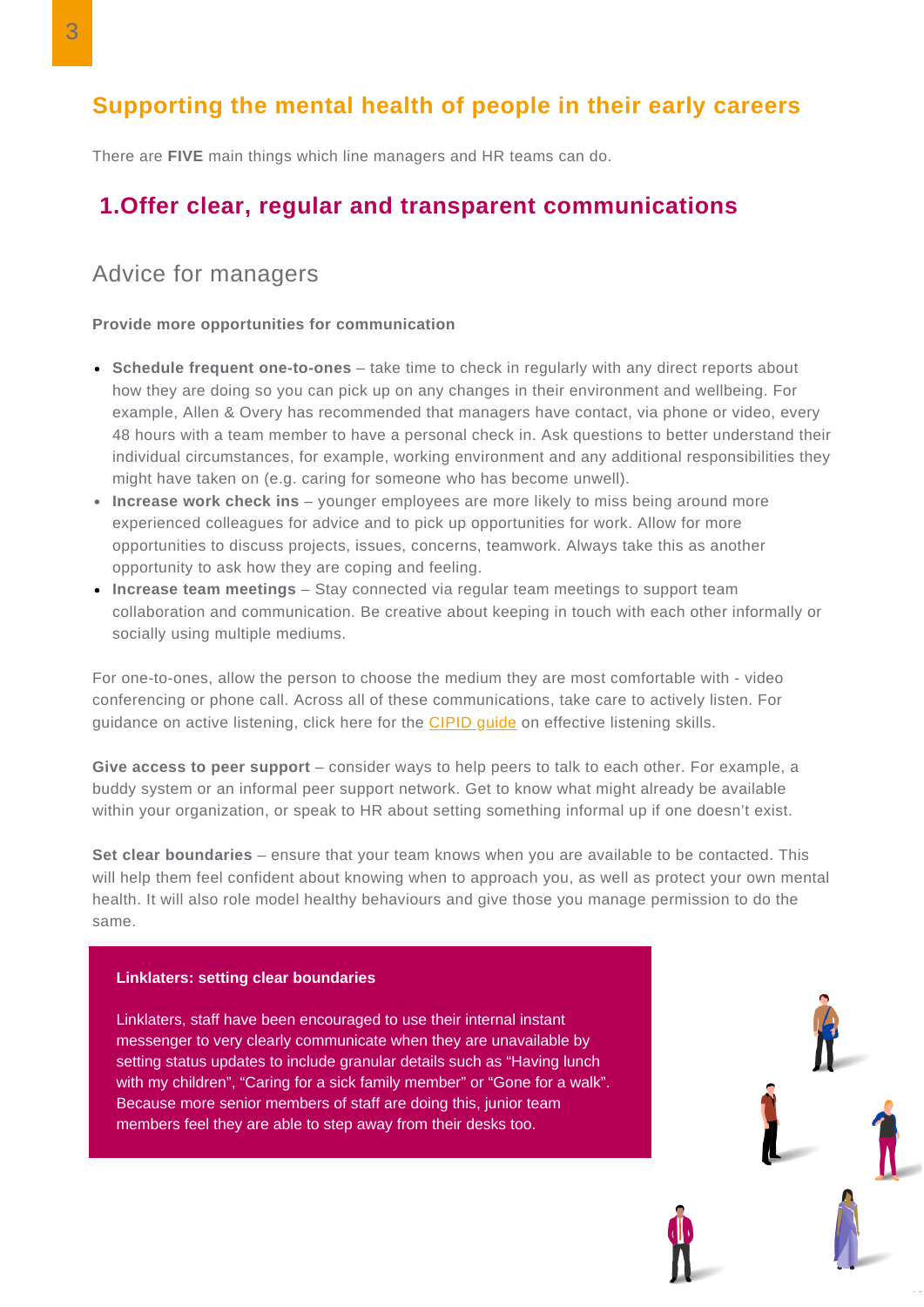# For the business

**Proactively communicate –** Ensure that updates are provided regularly, even when there is not new information to share, to allay uncertainty, anxiety or unhelpful speculation.

**Communications from senior management** – senior management should communicate directly with this cohort, to echo, add to and reinforce the messages that is coming from line managers and the HR team. Consider different mediums other than via email or bulletins – videos, blogs with photos and webinars are helpful to bring comms to life and add a social element to them.

# **2. Create and promote an open culture that is supportive of positive mental health and wellbeing**

**Initiate conversations about mental health –** You can protect your team's mental health by talking about wellbeing and listening. Ask open questions such as "How are you managing in the new circumstances?". Take the time to ask the question again. Also, if you feel comfortable to, share your own ups and downs. This all can create a culture where people are not afraid to have a conversation about their mental wellbeing. If the employee has a known mental health condition, take the time to check that their usual support and treatment systems are still available to them.

**Signpost to mental health support –** Signpost to company support, such as Mental Health First Aiders, EAP providers and mental health networks regularly. If you have an EAP or counselling service, make sure employees know how to access it. Not everyone will feel comfortable using internal resources, so also signpost to external mental health support.

**Check in on reasonable adjustments –** Discuss how best to support people to do their work. Those who previously did not require reasonable adjustments may need some in this new environment. It may be helpful to provide examples of adjustments available, particularly for early careers colleagues who are unfamiliar with workplace adjustments. Likewise, adjustments which are already in place should be reviewed.

**Share personal experiences –** Share different experiences of people from across the business, at all levels of seniority. Storytelling can help to challenge mental health stigma and normalise the situation and associated feelings. This could be via staff emails, employee webinars or internal blogs.

## **Allen & Overy: sharing personal experiences**

At Allen and Overy, a global senior partner does a regular weekly blog where he shares his own experiences of lockdown, as well as the stories from people across the global business

**Financial support –** Proactively signpost to credible sources of advice, such as a financial support line that might come comes with the EAP, or share reputable sources of information such as The Money Advice Service ["Coronavirus](https://www.moneyadviceservice.org.uk/en/articles/coronavirus-and-your-money) and Your money" Guide or the Just Finance Foundation Coronavirus help hub.

**Actively support the mental health of people on furlough –** Employers have an opportunity to support the wellbeing of people who are on furlough – please see the [CMHA](http://citymha.org.uk/wp-content/uploads/2020/04/Furloughed-workers-FINAL.pdf) guide to supporting the mental health of furloughed workers.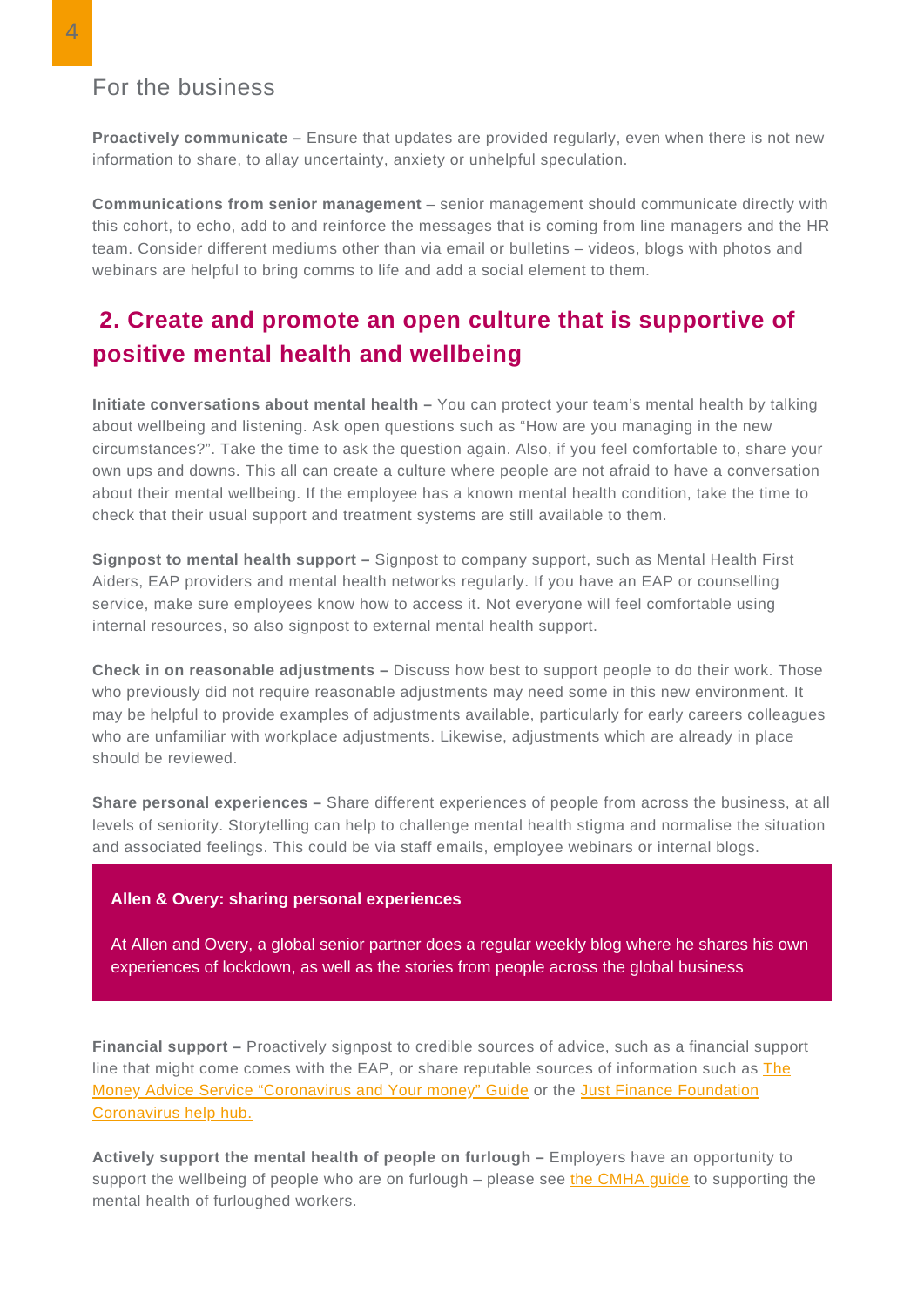# **3. Proactively discuss changes in expectations and targets**

Help to avoid anxiety by being clear about adjusting and managing professional expectations in this new environment. This could include:

• Provide clarity on how their performance will be assessed during this period to help to calm anxieties around not being visible to a manager or being concerns about being quiet at work. For example:

### **Performance Reviews: Oliver Wyman**

Oliver Wyman has altered how consultant performance will be reviewed in 2020. As with many professional services firms, billable utilisation is considered as part of the overall performance review. In these changed circumstances, Oliver Wyman has suspended utilisation metrics to alleviate stress, whilst continuing to work with individuals to identify developmentally rich work.

• Help employees to clearly delineate between work time and home time, while remembering that leaders and managers are role models and should lead by example. If a manager has opted to work very early or late, they should be transparent about why and that they do not expect responses outside of working hours to ensure direct reports do not feel they need to mirror your schedule.

# **4. Support the line managers**

Provide managers with clear guidance about what mental health and wellbeing support is available. Managers are being asked to quickly develop new management skills for this remote working world. They should be offered support and potentially training.

#### **Supporting line managers: The Bank of England**

**T**he Bank of England is encouraging managers to undertake online courses on managing virtual teams, as well as introducing resources around empathetic leadership.

# **5. Encourage people to achieve their Five Ways to Wellbeing**

Promote self-care. Consider how you can help people achieve the Five Ways to Wellbeing (Give, Keep Active, Take Notice, Connect and Learn). This is important at a time when everyone has less access to their usual ways to wellbeing – such as the gym, family and friends and holidays.For more information on ways to wellbeing, click here for the Charlie Waller Memorial's Trust's Guide to Working From Home: Your [Wellbeing](https://74fa8c0e-59f4-4e39-806a-f511b0f9fadb.filesusr.com/ugd/b5791d_c659f0f7fa4248ac90c17d5b786f1953.pdf) Action Plan.

#### **The Five Ways to Wellbeing: Deloitte**

Deloitte has developed a campaign called The Wellbeing Movement, which is a daily timetable of virtual events, classes and drop-ins to help people look after their health and wellbeing and that of others. Sessions include exercise, mindfulness and singing sessions with the Deloitte choir.